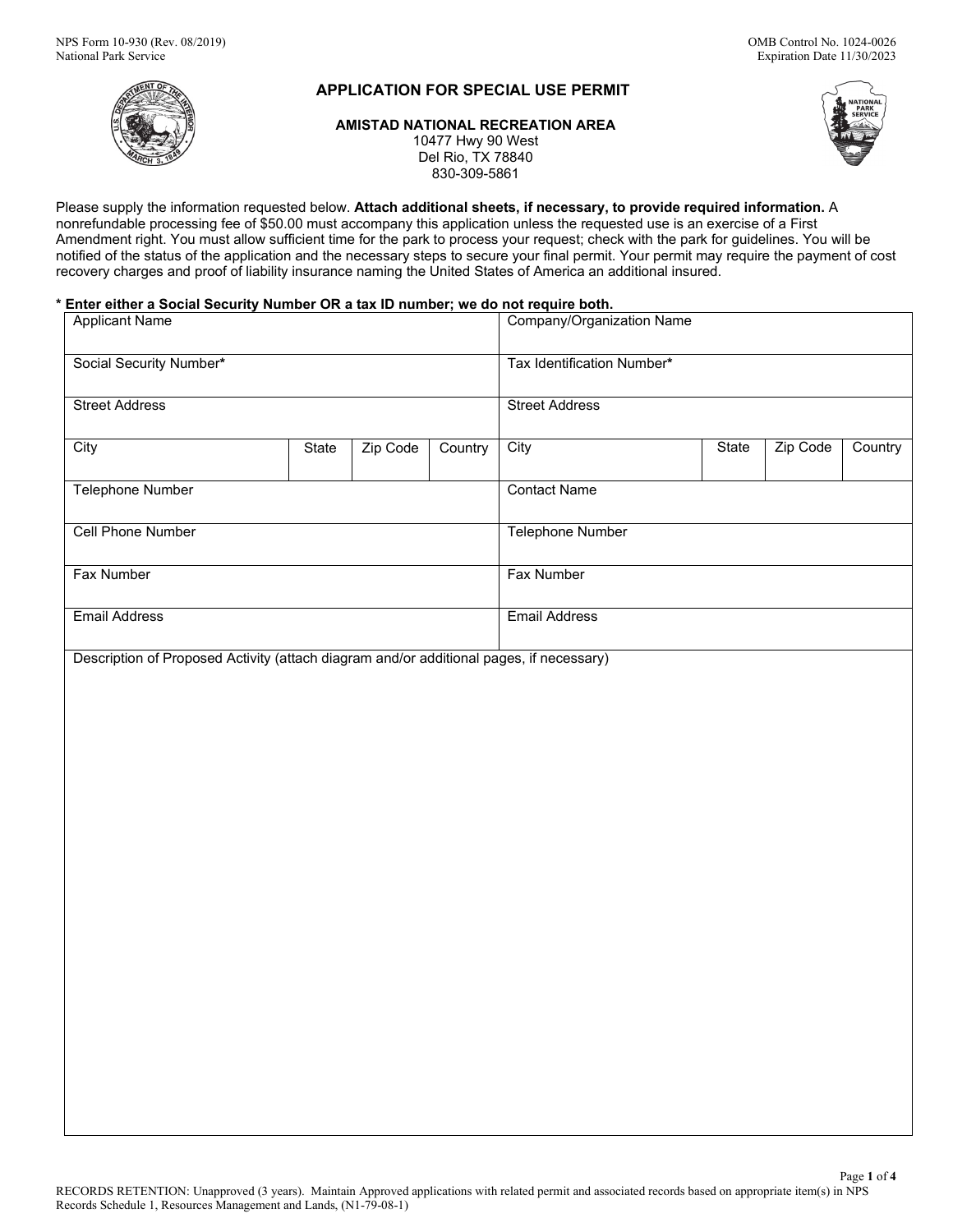| Requested Location                                                                                                                                                               |                                                                                                                |                                                                                            |                                                                                            |         |                                |                          |                          |  |
|----------------------------------------------------------------------------------------------------------------------------------------------------------------------------------|----------------------------------------------------------------------------------------------------------------|--------------------------------------------------------------------------------------------|--------------------------------------------------------------------------------------------|---------|--------------------------------|--------------------------|--------------------------|--|
|                                                                                                                                                                                  |                                                                                                                |                                                                                            |                                                                                            |         |                                |                          |                          |  |
|                                                                                                                                                                                  | <b>Set-Up Begins</b>                                                                                           |                                                                                            | <b>Activity Begins</b>                                                                     |         | <b>Activity Ends</b>           |                          | <b>Removal Completed</b> |  |
| Date                                                                                                                                                                             |                                                                                                                | Date                                                                                       |                                                                                            | Date    |                                | Date                     |                          |  |
| Time                                                                                                                                                                             | $AM \Box PM$                                                                                                   | Time                                                                                       | $AM \Box PM$                                                                               | Time    | $AM \Box PM$<br>$\blacksquare$ | Time                     | $\Box$ AM $\Box$ PM      |  |
| Date                                                                                                                                                                             |                                                                                                                | Date                                                                                       |                                                                                            | Date    |                                | Date                     |                          |  |
| Time                                                                                                                                                                             | $AM \Box PM$                                                                                                   | Time                                                                                       | $AM \Box PM$                                                                               | Time    | $AM \Box PM$                   | Time                     | $AM \Box PM$             |  |
| Date                                                                                                                                                                             |                                                                                                                | Date                                                                                       |                                                                                            | Date    |                                | Date                     |                          |  |
| Time                                                                                                                                                                             | $\Box$ PM<br>AM I                                                                                              | Time                                                                                       | AM [<br><b>PM</b>                                                                          | Time    | AM [<br><b>PM</b>              | Time                     | AM [<br><b>PM</b>        |  |
|                                                                                                                                                                                  | Maximum Number of                                                                                              | Maximum Number of Vehicles (attach parking plan)                                           |                                                                                            |         |                                |                          |                          |  |
| Participants (Best Estimate)                                                                                                                                                     |                                                                                                                | Vans/Light Trucks<br>Cars<br><b>Utility Vans/Trucks</b><br><b>Buses/Oversized Vehicles</b> |                                                                                            |         |                                |                          |                          |  |
|                                                                                                                                                                                  |                                                                                                                |                                                                                            | Support equipment (list all equipment; attach additional pages if necessary)               |         |                                |                          |                          |  |
|                                                                                                                                                                                  |                                                                                                                |                                                                                            |                                                                                            |         |                                |                          |                          |  |
|                                                                                                                                                                                  |                                                                                                                |                                                                                            |                                                                                            |         |                                |                          |                          |  |
|                                                                                                                                                                                  |                                                                                                                |                                                                                            |                                                                                            |         |                                |                          |                          |  |
|                                                                                                                                                                                  |                                                                                                                |                                                                                            |                                                                                            |         |                                |                          |                          |  |
|                                                                                                                                                                                  |                                                                                                                |                                                                                            |                                                                                            |         |                                |                          |                          |  |
|                                                                                                                                                                                  |                                                                                                                |                                                                                            |                                                                                            |         |                                |                          |                          |  |
|                                                                                                                                                                                  |                                                                                                                |                                                                                            |                                                                                            |         |                                |                          |                          |  |
|                                                                                                                                                                                  |                                                                                                                |                                                                                            |                                                                                            |         |                                |                          |                          |  |
|                                                                                                                                                                                  |                                                                                                                |                                                                                            |                                                                                            |         |                                |                          |                          |  |
| List support personnel including addresses and telephones; attach additional pages if necessary                                                                                  |                                                                                                                |                                                                                            |                                                                                            |         |                                |                          |                          |  |
|                                                                                                                                                                                  | Name                                                                                                           |                                                                                            |                                                                                            | Address |                                |                          | <b>Cell Phone Number</b> |  |
|                                                                                                                                                                                  |                                                                                                                |                                                                                            |                                                                                            |         |                                |                          |                          |  |
|                                                                                                                                                                                  |                                                                                                                |                                                                                            |                                                                                            |         |                                |                          |                          |  |
|                                                                                                                                                                                  |                                                                                                                |                                                                                            |                                                                                            |         |                                |                          |                          |  |
|                                                                                                                                                                                  |                                                                                                                |                                                                                            |                                                                                            |         |                                |                          |                          |  |
|                                                                                                                                                                                  |                                                                                                                |                                                                                            |                                                                                            |         |                                |                          |                          |  |
|                                                                                                                                                                                  |                                                                                                                |                                                                                            |                                                                                            |         |                                |                          |                          |  |
|                                                                                                                                                                                  |                                                                                                                |                                                                                            |                                                                                            |         |                                |                          |                          |  |
| permitted activity:                                                                                                                                                              |                                                                                                                |                                                                                            | Individual in charge of activity onsite who is authorized to make decisions related to the |         |                                | <b>Cell Phone Number</b> |                          |  |
|                                                                                                                                                                                  |                                                                                                                |                                                                                            |                                                                                            |         |                                |                          |                          |  |
|                                                                                                                                                                                  | Is this an exercise of First Amendment Rights?                                                                 |                                                                                            |                                                                                            |         |                                |                          | Yes    No                |  |
| Have you visited the requested area?<br>∐ Yes ∐ No                                                                                                                               |                                                                                                                |                                                                                            |                                                                                            |         |                                |                          |                          |  |
| Have you obtained a permit from the National Park Service in the past?<br>∐ Yes ∐ No<br>(If yes, provide a list of permit dates and locations on a separate page.)               |                                                                                                                |                                                                                            |                                                                                            |         |                                |                          |                          |  |
| Do you plan to advertise or issue a press release before the event?<br>   Yes    No                                                                                              |                                                                                                                |                                                                                            |                                                                                            |         |                                |                          |                          |  |
|                                                                                                                                                                                  | Will you distribute printed material?                                                                          |                                                                                            |                                                                                            |         |                                |                          | Yes    No                |  |
|                                                                                                                                                                                  | Is there any reason to believe there will be attempts to disrupt, protest or prevent your event?<br>Yes     No |                                                                                            |                                                                                            |         |                                |                          |                          |  |
| (If yes, please explain on a separate page.)<br>Do you intend to solicit donations or offer items for sale? (These activities may require an additional permit.)<br>   Yes    No |                                                                                                                |                                                                                            |                                                                                            |         |                                |                          |                          |  |
| Is this permit to carry out a Good Samaritan Search and Recovery Mission?<br>$\Box$ Yes $\Box$ No                                                                                |                                                                                                                |                                                                                            |                                                                                            |         |                                |                          |                          |  |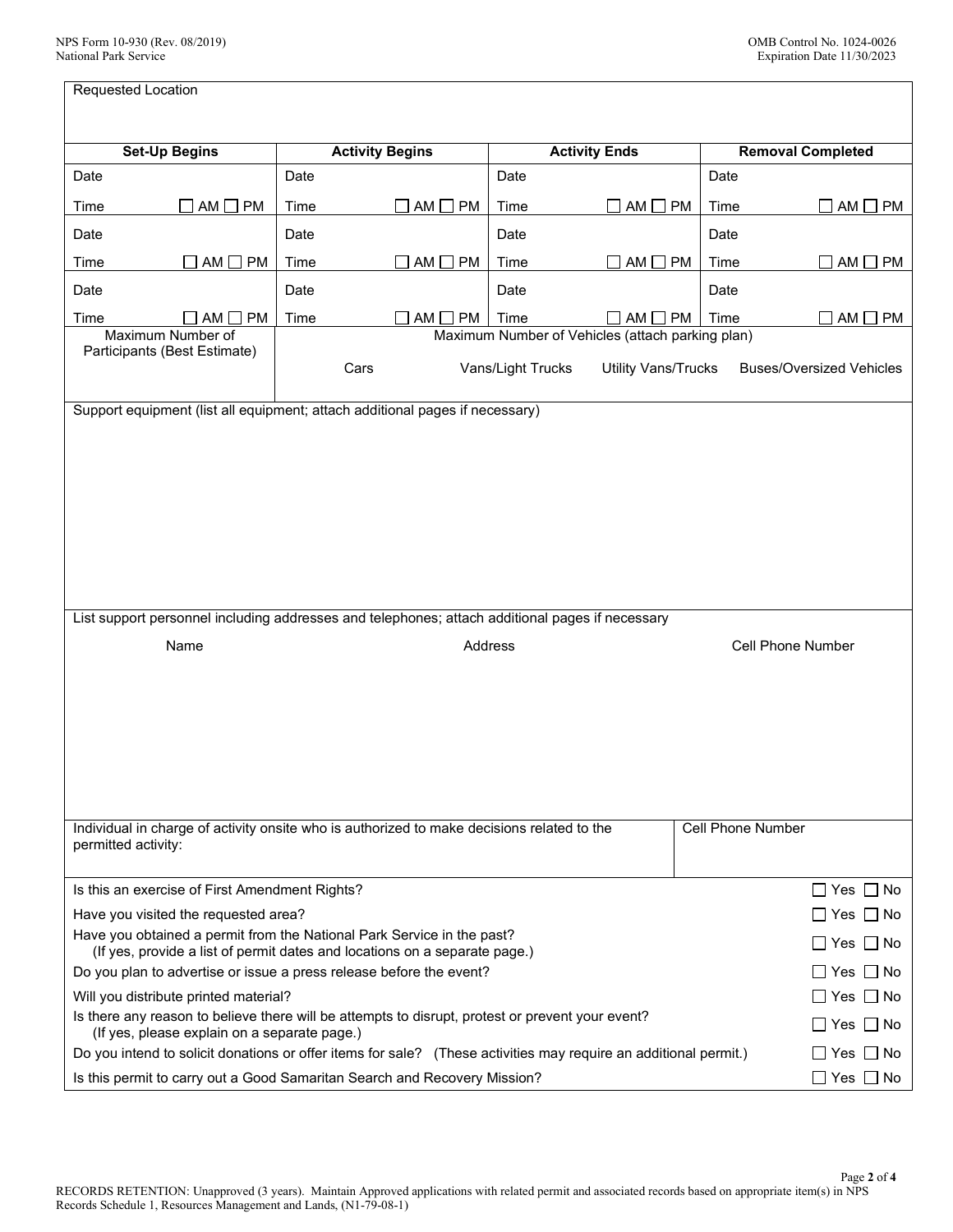*You are encouraged to attach additional pages with information useful in evaluating your permit request including:* staging, sound systems, parking plan, security plans, sanitary facilities, crowd control, emergency medical plan, use of any building, site cleanup, etc.

*The applicant by his or her signature certifies that all the information given is complete and correct, and that no false or misleading information or statements have been given.*

| <b>Printed Name</b> | Title |
|---------------------|-------|
| Signature           | Date  |
|                     |       |